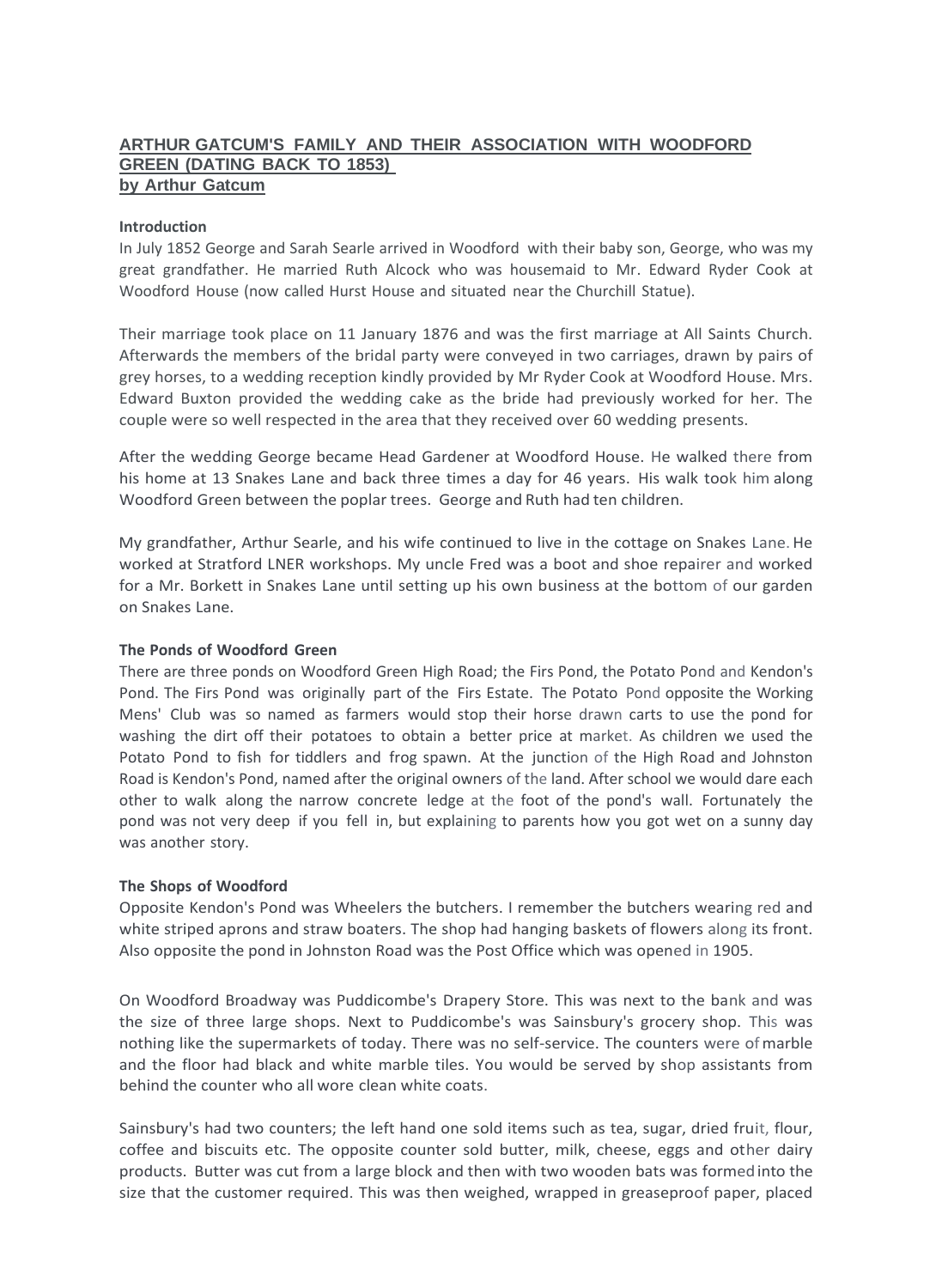in a paper bag and passed to the customer. As a young lad I was fascinated watching them use the wooden bats to 'bat or pat the butter' into shape. Goods were paid for at a cashier's desk to the rear of the shop. My mother always had a shopping basket as only small paper bags were provided by shops. Without your own basket or shopping bag you could not carry your purchases home.

On the other side of the Broadway was a bank, a wine merchant, which I think was called Findlaters, the post office /newsagents. Then was Chrystall's the chemist and a little further on was the Broadway Music Salon where I purchased many records for my old wind-up gramophone. The Gas Light and Coke Company office and show room, where you paid your gas bills and ordered gas appliances was at the end of the block.

### **The Jubilee Hospital**

At the far end of Broomhill Road was the Jubilee Hospital. This was built in 1897 then demolished and rebuilt as retirement flats in 1997. It served the residents of Woodford for nearly 100 years. Dr Percy Warner, my grandfather's doctor, was the first doctor appointed by the Jubilee Hospital to be on call for emergencies. A later partner of Doctor Warner was Doctor Eddowes who attended my mother at my birth and remained my doctor until he handed over to Doctor Millar on his retirement.

Dr Millar was a bearded ex-Navy doctor who was not keen on using a stethoscope. To test your breathing after the 'flu he would get you to breathe out into his ear and just as you wanted to breathe in he would squeeze you tightly. After evening surgery Doctor Millar would visit his patients in the Jubilee Hospital and on many occasions would take along his small children in their night clothes to say goodnight to the patients. Both Doctor Eddowes and Doctor Millar had their surgery in a large house in Monkhams Avenue, now Hutton Close.

#### **The Cinemas**

Our main family entertainment in the 1930s and 1940s was the cinema which we would visit once or twice each week. There were two cinemas in South Woodford. The Plaza stood on the site of the M&S Simply Food store. The Majestic, now the Odeon, still stands on the High Road. The Majestic held a Saturday Club for children. I can remember the doors opening and about thirty of us rushing to the front to get the seat in the middle of the front row. The Majestic had one screen with stalls and circle. On the top floor of the building was a ballroom where dances and wedding receptions were held. The cinema was often full and ice creams and drinks were sold in the auditorium during the interval. The main feature film was preceded by a 'B' film. This was usually in black and white and often better than the main feature. You often had to view the film through a haze of cigarette smoke.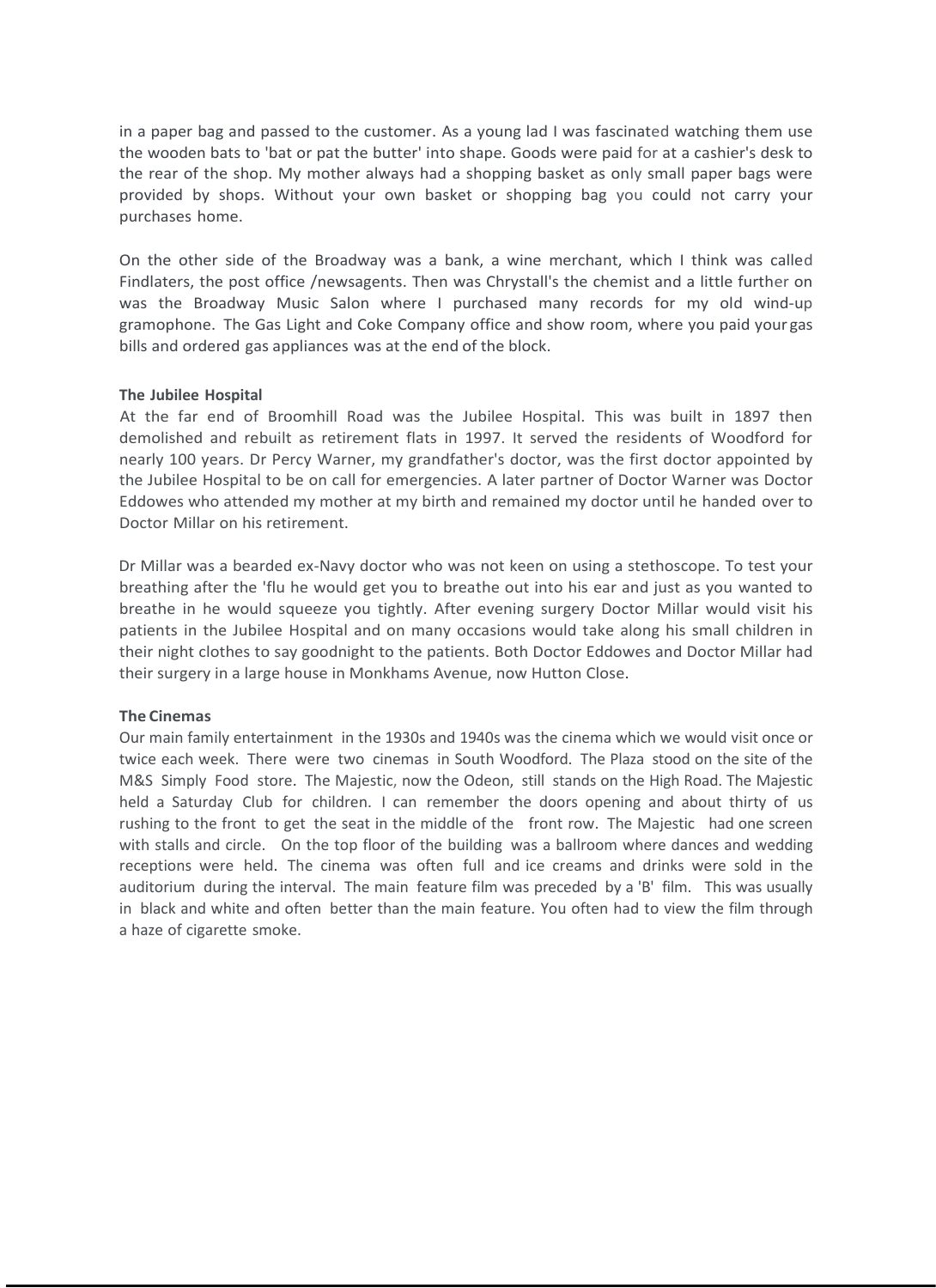

**The Majestic Cinema, South Woodford in the 1950s**

### **The Railway**

Woodford Station opened on 22 August 1856 as part of the Eastern County Railway. The steam train ran to Liverpool Street. The Fairlop loop line opened in 1903 and in 1923 the line came under the control of the London & North Eastern Railway (LNER).

The train always had two men on the footplate, the engineer who drove the train and the fireman who stoked the boiler fire. A guard in the rear van made up the train's crew. Before the train left the station the guard and at least one porter would walk the length of the train to ensure all the doors were shut. The guard would check his watch to ensure the train left on time, blow a whistle and wave a green flag to signal the engineer that the train was ready to leave. After dark the guard would signal the engineer with a green light from an oil lamp.

Between St Barnabas Road School and Horn Lane there was a footbridge over the railway with a wooden floor with gaps between the boards. As teenagers we would stand here as a train was passing underneath so we were covered in smoke from the engine's funnel.

London Transport extended the Central Line to Woodford Station on 14<sup>th</sup> December 1947 but passengers travelling on to Epping had to change at Woodford and continue their journey by steam train. On 21 November 1948 the last steam train left Woodford for Epping as the Central Line was then extended to Epping.

### **Trams, Trolleybuses and Buses**

The trams ran from Woodford to Embankment and from Woodford to Walthamstow. All trams terminated at the Napier Arms. My nan lived in nearby Fullers Road and every other Sunday, during the summer we would board the tram and set off for the Embankment where we would watch the ships on the River Thames. I loved the screeching of the wheels and the rocking of the trams, stopping and underground tram stops and going under the Kingsway. The trams were replaced with trolley buses. Their turning point can still be seen opposite theNapier Arms today. Two bus routes ran along